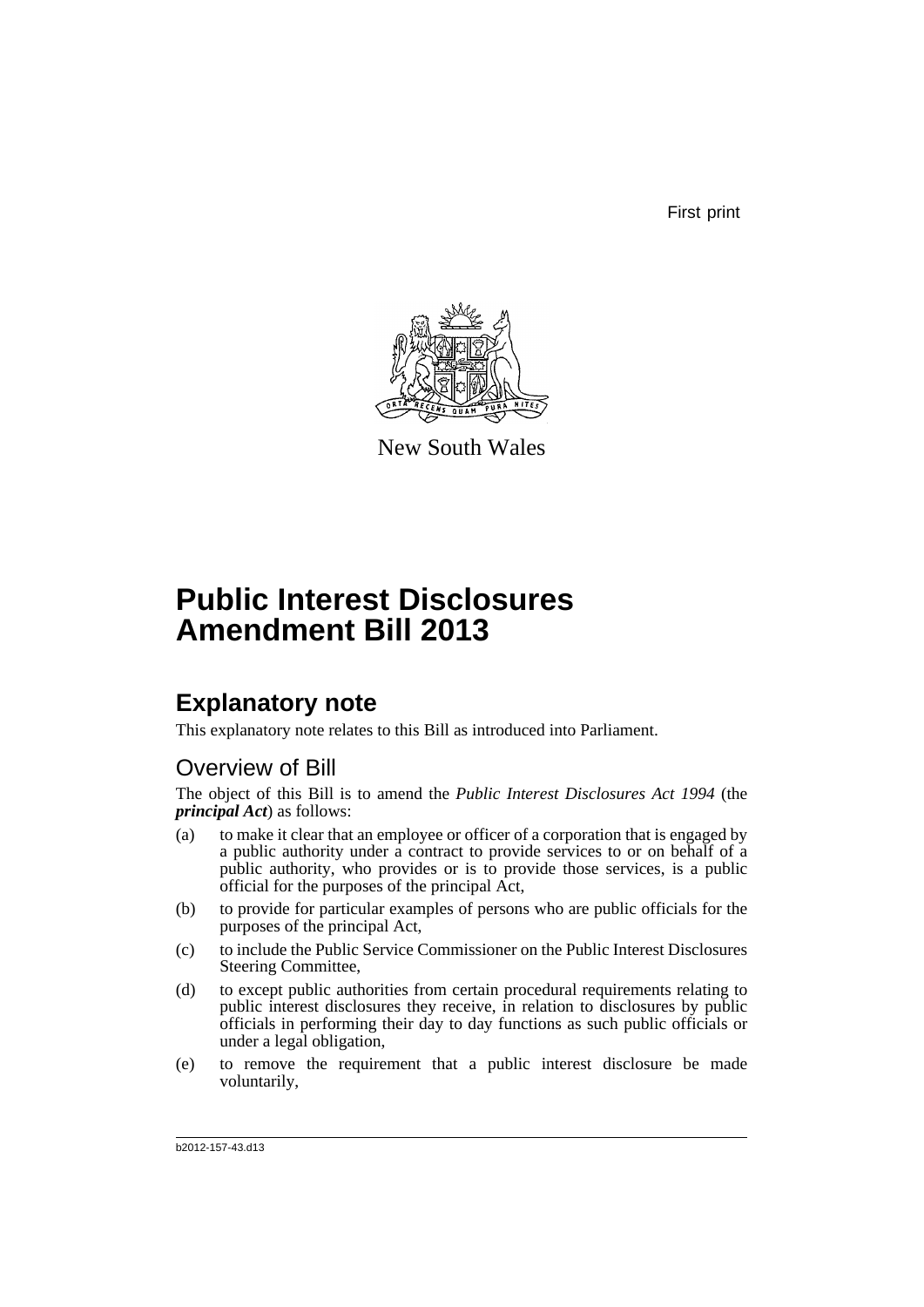Explanatory note

(f) to extend (from 2 years to 3 years) the time for instituting proceedings for the offence of reprisal for a public interest disclosure.

### Outline of provisions

**Clause 1** sets out the name (also called the short title) of the proposed Act.

**Clause 2** provides for the commencement of the proposed Act on the date of assent to the proposed Act.

#### **Schedule 1 Amendment of Public Interest Disclosures Act 1994 No 92**

**Schedule 1 [1]** substitutes the definition of *public official* to separate out an independent category of public official, the basis for which is engagement by a public authority under a contract to provide services to or on behalf of the public authority. The item clarifies that this category of public official extends to employees and officers of a corporation that is so engaged by a public authority, who provide or are to provide the contracted services or any part of them. The item also inserts a provision containing particular examples of public officials.

**Schedule 1 [2]** includes the Public Service Commissioner as a member of the Public Interest Disclosures Steering Committee established by the principal Act. **Schedule 1 [3]** makes a consequential amendment relating to the quorum for a meeting of the Steering Committee.

**Schedule 1 [4]** excepts public authorities from the requirement that their public interest disclosure policy require an acknowledgement of receipt of a disclosure and a copy of the policy to be provided to the public official making the disclosure, in relation to any disclosures made by public officials in performing their day to day functions as such public officials or under a legal obligation.

**Schedule 1 [5]** removes the requirement that a disclosure be made voluntarily to be protected by the principal Act.

**Schedule 1 [6]** extends (from 2 years to 3 years) the time for instituting proceedings for the offence of taking detrimental action against a person substantially in reprisal for the person making a public interest disclosure.

**Schedule 1 [7]** enables savings and transitional regulations to be made as a consequence of the enactment of the proposed Act or any other Act that amends the principal Act.

**Schedule 1 [8]** inserts transitional provisions as a consequence of the amendments made by Schedule 1 [1] and [6].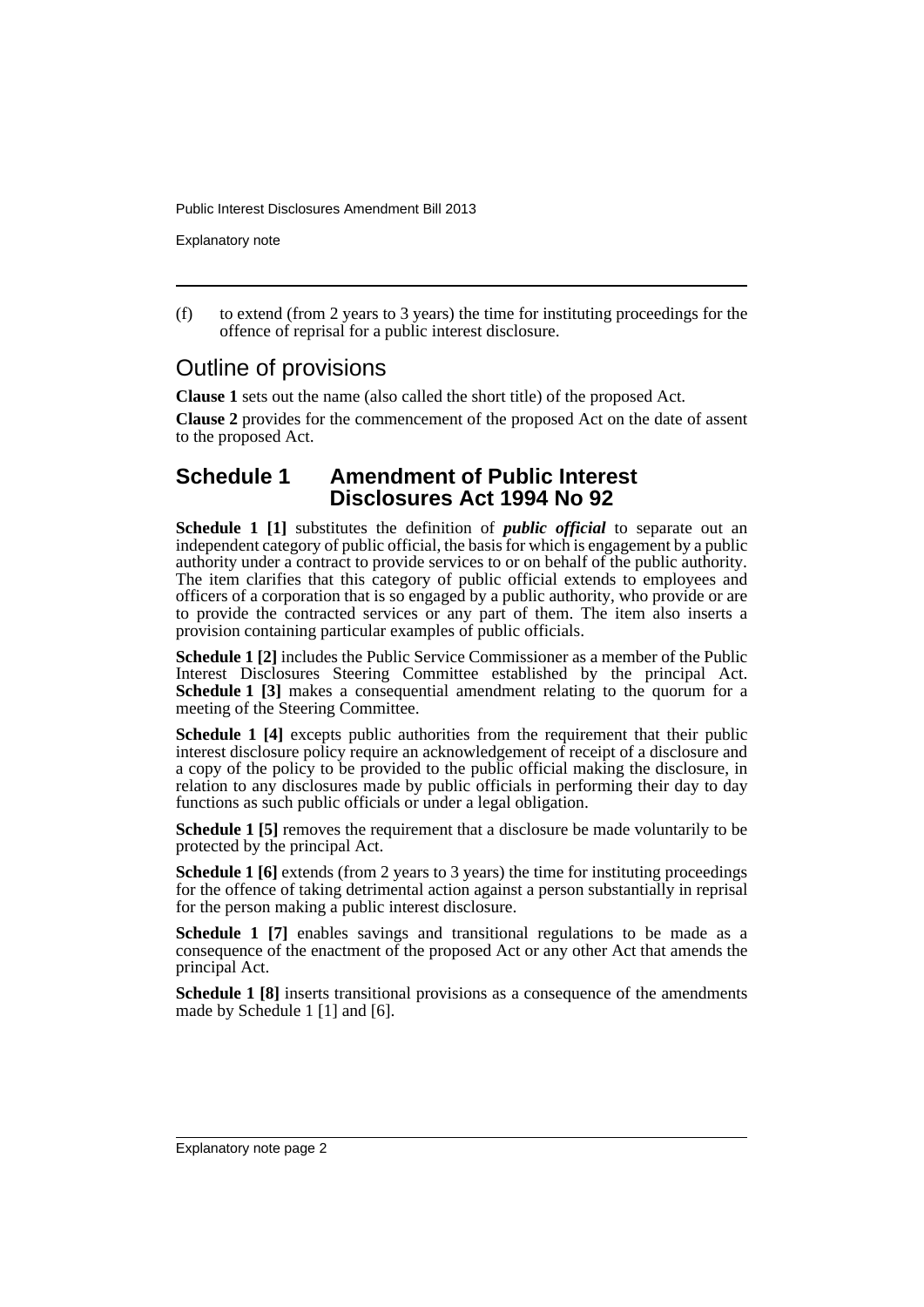First print



New South Wales

# **Public Interest Disclosures Amendment Bill 2013**

## **Contents**

| Name of Act                                                          |     |
|----------------------------------------------------------------------|-----|
| 2 Commencement                                                       |     |
| Schedule 1   Amendment of Public Interest Disclosures Act 1994 No 92 | - 3 |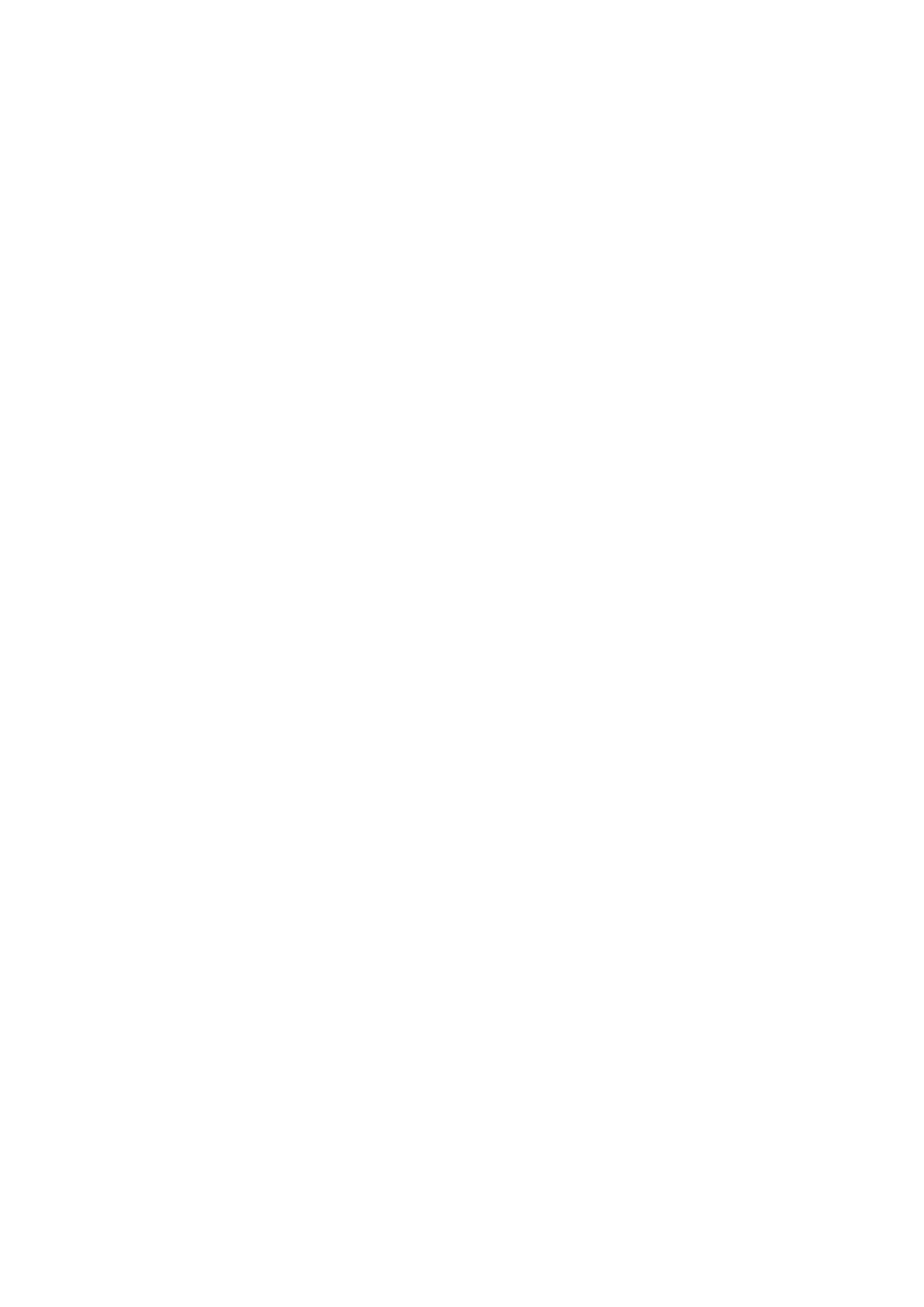

New South Wales

# **Public Interest Disclosures Amendment Bill 2013**

No , 2013

#### **A Bill for**

An Act to amend the *Public Interest Disclosures Act 1994* to make further provision for the public officials covered by that Act, disclosures and other matters.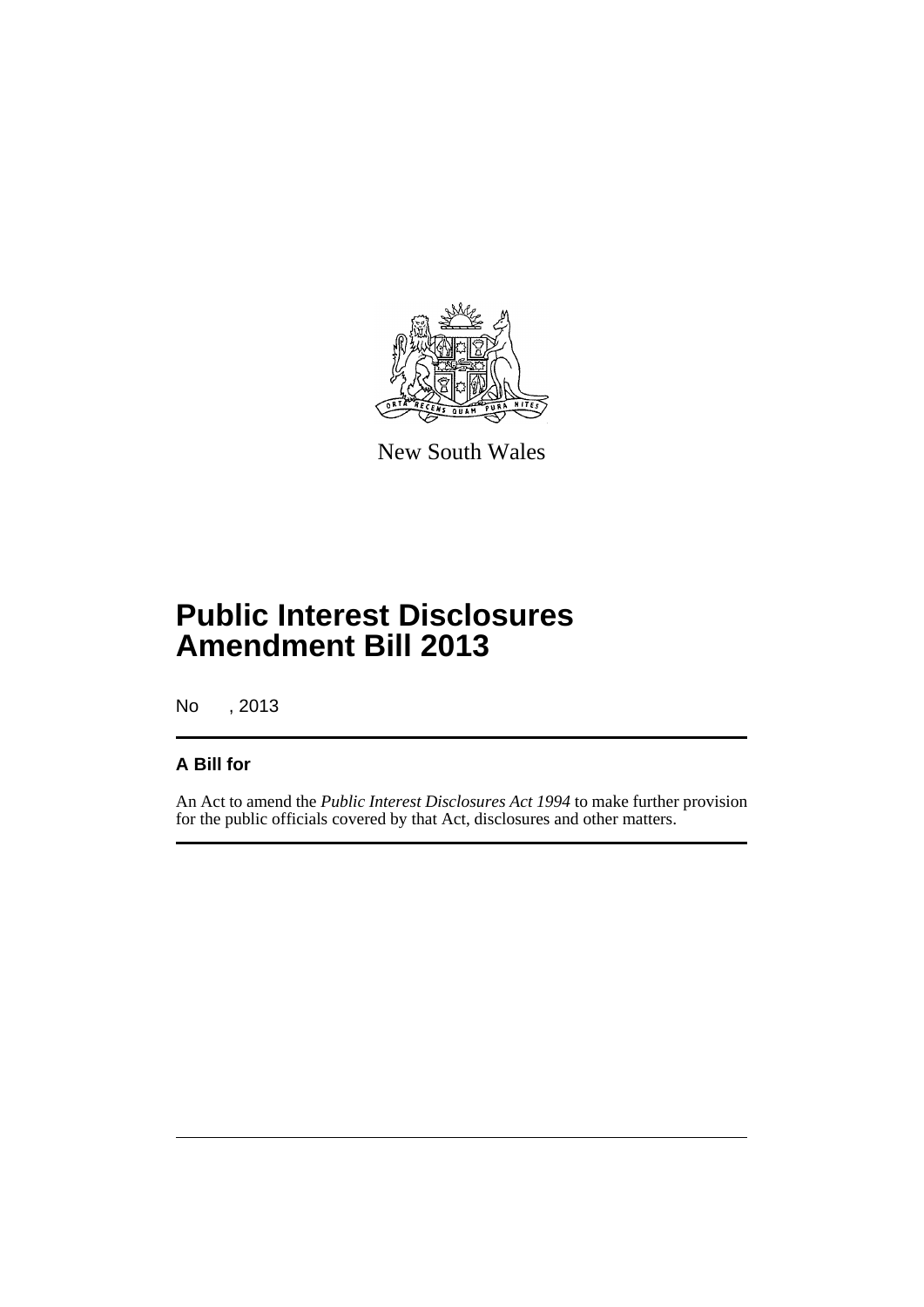<span id="page-5-1"></span><span id="page-5-0"></span>

| The Legislature of New South Wales enacts:                              |                |
|-------------------------------------------------------------------------|----------------|
| Name of Act                                                             | $\mathcal{P}$  |
| This Act is the <i>Public Interest Disclosures Amendment Act 2013</i> . | 3              |
| <b>Commencement</b>                                                     | $\overline{4}$ |
| This Act commences on the date of assent to this Act.                   | 5              |
|                                                                         |                |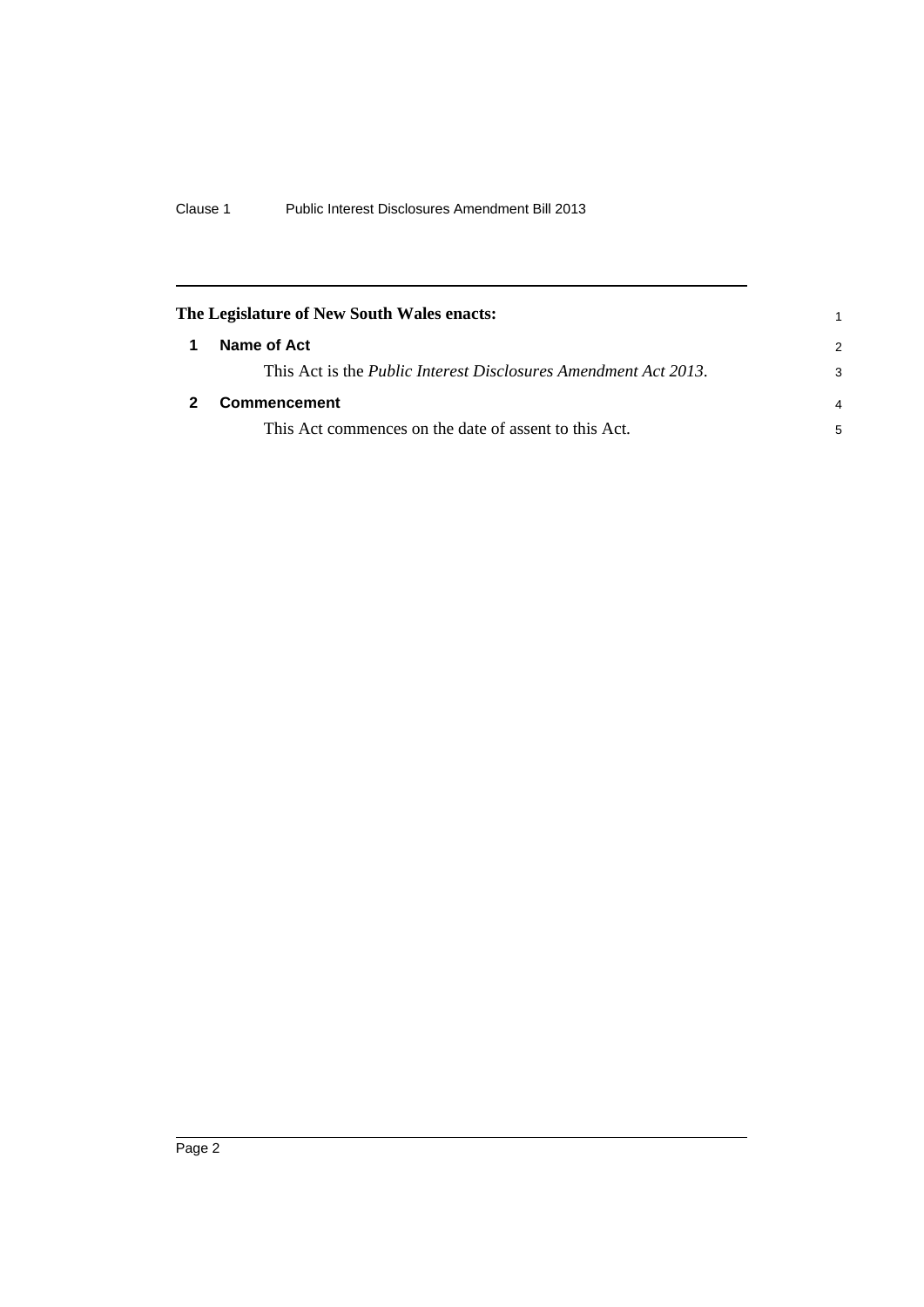Amendment of Public Interest Disclosures Act 1994 No 92 Schedule 1

<span id="page-6-0"></span>

| <b>Schedule 1</b> |                                   | <b>Amendment of Public Interest</b><br>Disclosures Act 1994 No 92 |                                            |        | 1<br>$\overline{c}$                                                                                                                                                                                                                                                        |                            |  |
|-------------------|-----------------------------------|-------------------------------------------------------------------|--------------------------------------------|--------|----------------------------------------------------------------------------------------------------------------------------------------------------------------------------------------------------------------------------------------------------------------------------|----------------------------|--|
| [1]               | <b>Section 4A</b>                 |                                                                   |                                            |        |                                                                                                                                                                                                                                                                            |                            |  |
|                   | Omit the section. Insert instead: |                                                                   |                                            |        |                                                                                                                                                                                                                                                                            |                            |  |
|                   | 4A                                | <b>Public officials</b>                                           |                                            |        |                                                                                                                                                                                                                                                                            |                            |  |
|                   |                                   | (1)                                                               | In this Act, <i>public official</i> means: |        |                                                                                                                                                                                                                                                                            | 6                          |  |
|                   |                                   |                                                                   | (a)                                        |        | an individual who is an employee of or otherwise in the<br>service of a public authority, and includes (without<br>limitation) each of the following:                                                                                                                      | 7<br>8<br>9                |  |
|                   |                                   |                                                                   |                                            | (i)    | a person employed under the Public<br>Sector<br><b>Employment and Management Act 2002,</b>                                                                                                                                                                                 | 10<br>11                   |  |
|                   |                                   |                                                                   |                                            | (ii)   | a member of Parliament, but not for the purposes of<br>a disclosure made by the member,                                                                                                                                                                                    | 12<br>13                   |  |
|                   |                                   |                                                                   |                                            | (iii)  | a person employed by either or both of the President<br>of the Legislative Council or the Speaker of the<br>Legislative Assembly,                                                                                                                                          | 14<br>15<br>16             |  |
|                   |                                   |                                                                   |                                            | (iv)   | any other individual having public official functions<br>or acting in a public official capacity whose conduct<br>activities may be investigated by<br>and<br>an<br>investigating authority,                                                                               | 17<br>18<br>19<br>20       |  |
|                   |                                   |                                                                   |                                            | (v)    | an individual in the service of the Crown, or                                                                                                                                                                                                                              | 21                         |  |
|                   |                                   |                                                                   | (b)                                        |        | an individual who is engaged by a public authority under a<br>contract to provide services to or on behalf of the public<br>authority, or                                                                                                                                  | 22<br>23<br>24             |  |
|                   |                                   |                                                                   | (c)                                        |        | if a corporation is engaged by a public authority under a<br>contract to provide services to or on behalf of the public<br>authority, an employee or officer of the corporation who<br>provides or is to provide the contracted services or any part<br>of those services. | 25<br>26<br>27<br>28<br>29 |  |
|                   |                                   | (2)                                                               |                                            |        | Without limiting subsection (1) and to avoid doubt, particular<br>examples of public officials are as follows:                                                                                                                                                             | 30<br>31                   |  |
|                   |                                   |                                                                   | (a)                                        | 1997,  | a volunteer rural fire fighter who is an officer or other<br>member of a rural fire brigade under the <i>Rural Fires Act</i>                                                                                                                                               | 32<br>33<br>34             |  |
|                   |                                   |                                                                   | (b)                                        | 1989), | a volunteer officer or volunteer member of an SES unit<br>(within the meaning of the State Emergency Service Act                                                                                                                                                           | 35<br>36<br>37             |  |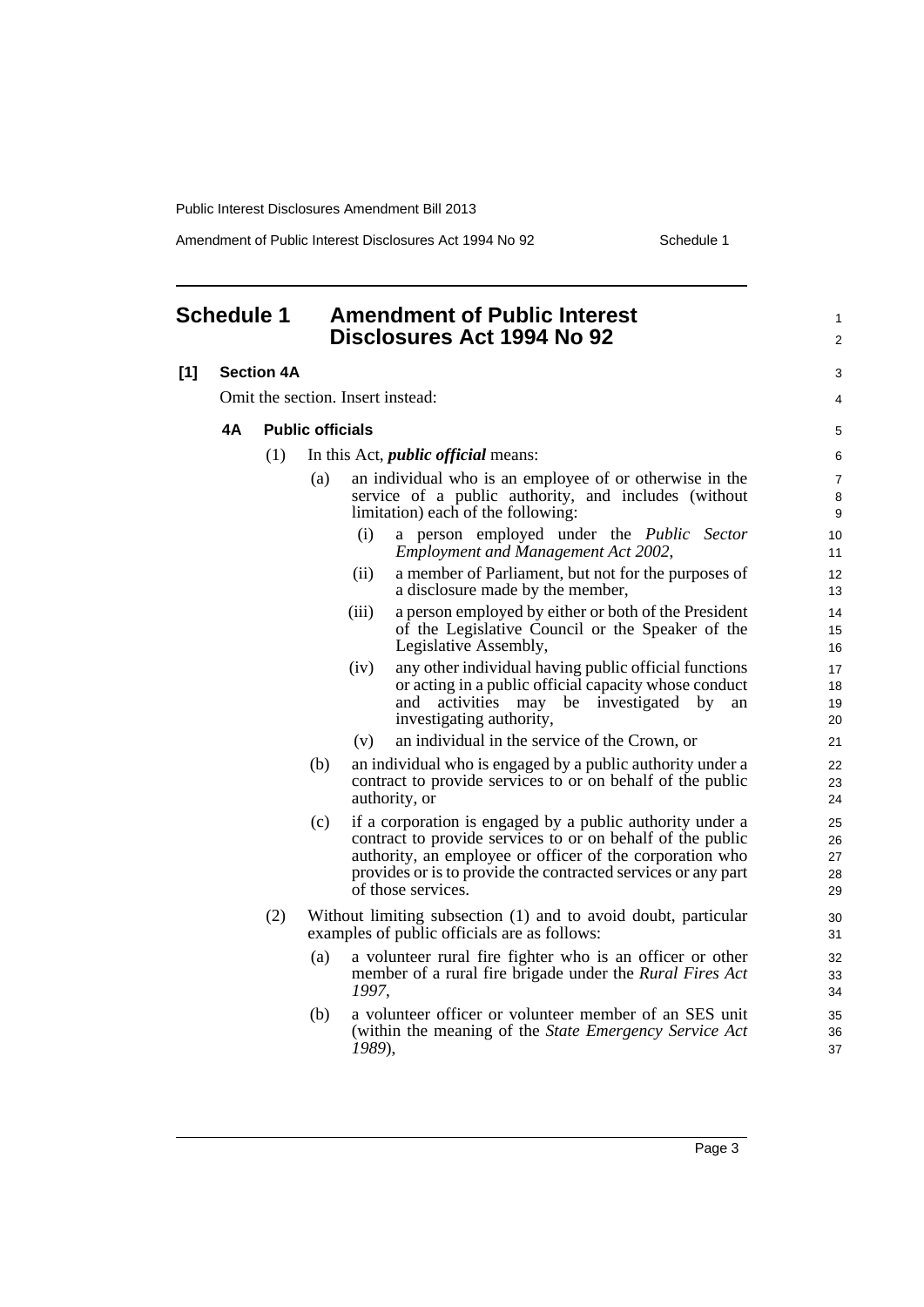|     |                                                               | (c)  | an officer of the Royal Society for the Prevention of<br>Cruelty to Animals, New South Wales who is an inspector<br>under the Prevention of Cruelty to Animals Act 1979,                                                                                                                              | $\mathbf{1}$<br>$\overline{2}$<br>3                  |  |  |  |
|-----|---------------------------------------------------------------|------|-------------------------------------------------------------------------------------------------------------------------------------------------------------------------------------------------------------------------------------------------------------------------------------------------------|------------------------------------------------------|--|--|--|
|     |                                                               | (d)  | a person who is employed by a management company for<br>a managed correctional centre (within the meaning of the<br>Crimes (Administration of Sentences) Act 1999) to<br>perform duties at the correctional centre and who is<br>authorised under section 240 of that Act to perform those<br>duties. | $\overline{4}$<br>5<br>6<br>$\overline{7}$<br>8<br>9 |  |  |  |
|     |                                                               | (e)  | an accredited certifier (within the meaning of the<br>Environmental Planning and Assessment Act 1979).                                                                                                                                                                                                | 10<br>11                                             |  |  |  |
|     | (3)                                                           |      | A person who is a public official referred to in subsection $(1)$ (b)<br>or $(c)$ is taken, for the purposes of this Act, to belong to the public<br>authority with whom the relevant contract is made.                                                                                               | 12<br>13<br>14                                       |  |  |  |
| [2] |                                                               |      | <b>Section 6A Steering Committee</b>                                                                                                                                                                                                                                                                  | 15                                                   |  |  |  |
|     |                                                               |      | Insert after section $6A(1)(g1)$ :                                                                                                                                                                                                                                                                    | 16                                                   |  |  |  |
|     |                                                               | (g2) | the Public Service Commissioner,                                                                                                                                                                                                                                                                      | 17                                                   |  |  |  |
| [3] | Section 6A (4)                                                |      |                                                                                                                                                                                                                                                                                                       | 18                                                   |  |  |  |
|     |                                                               |      | Omit "3 members". Insert instead "4 members".                                                                                                                                                                                                                                                         | 19                                                   |  |  |  |
| [4] |                                                               |      | Section 6D Public interest disclosures policies and guidelines                                                                                                                                                                                                                                        | 20                                                   |  |  |  |
|     | Insert after section $6D(3)$ :                                |      |                                                                                                                                                                                                                                                                                                       |                                                      |  |  |  |
|     | (4)                                                           |      | Subsection (1A) does not apply in relation to a public interest<br>disclosure:                                                                                                                                                                                                                        | 22<br>23                                             |  |  |  |
|     |                                                               | (a)  | made by a public official in performing his or her day to<br>day functions as that public official, or                                                                                                                                                                                                | 24<br>25                                             |  |  |  |
|     |                                                               | (b)  | otherwise made by a public official, under a statutory or<br>other legal obligation.                                                                                                                                                                                                                  | 26<br>27                                             |  |  |  |
| [5] | Section 9 Disclosures must be made voluntarily                |      |                                                                                                                                                                                                                                                                                                       |                                                      |  |  |  |
|     | Omit the section.                                             |      |                                                                                                                                                                                                                                                                                                       | 29                                                   |  |  |  |
| [6] | <b>Section 20 Protection against reprisals</b>                |      |                                                                                                                                                                                                                                                                                                       |                                                      |  |  |  |
|     | Omit "2 years" from section 20 (3). Insert instead "3 years". |      |                                                                                                                                                                                                                                                                                                       |                                                      |  |  |  |
| [7] | Schedule 2 Savings, transitional and other provisions         |      |                                                                                                                                                                                                                                                                                                       |                                                      |  |  |  |
|     |                                                               |      | Insert at the end of clause $1(1)$ :                                                                                                                                                                                                                                                                  | 33                                                   |  |  |  |
|     |                                                               |      | any other Act that amends this Act                                                                                                                                                                                                                                                                    | 34                                                   |  |  |  |